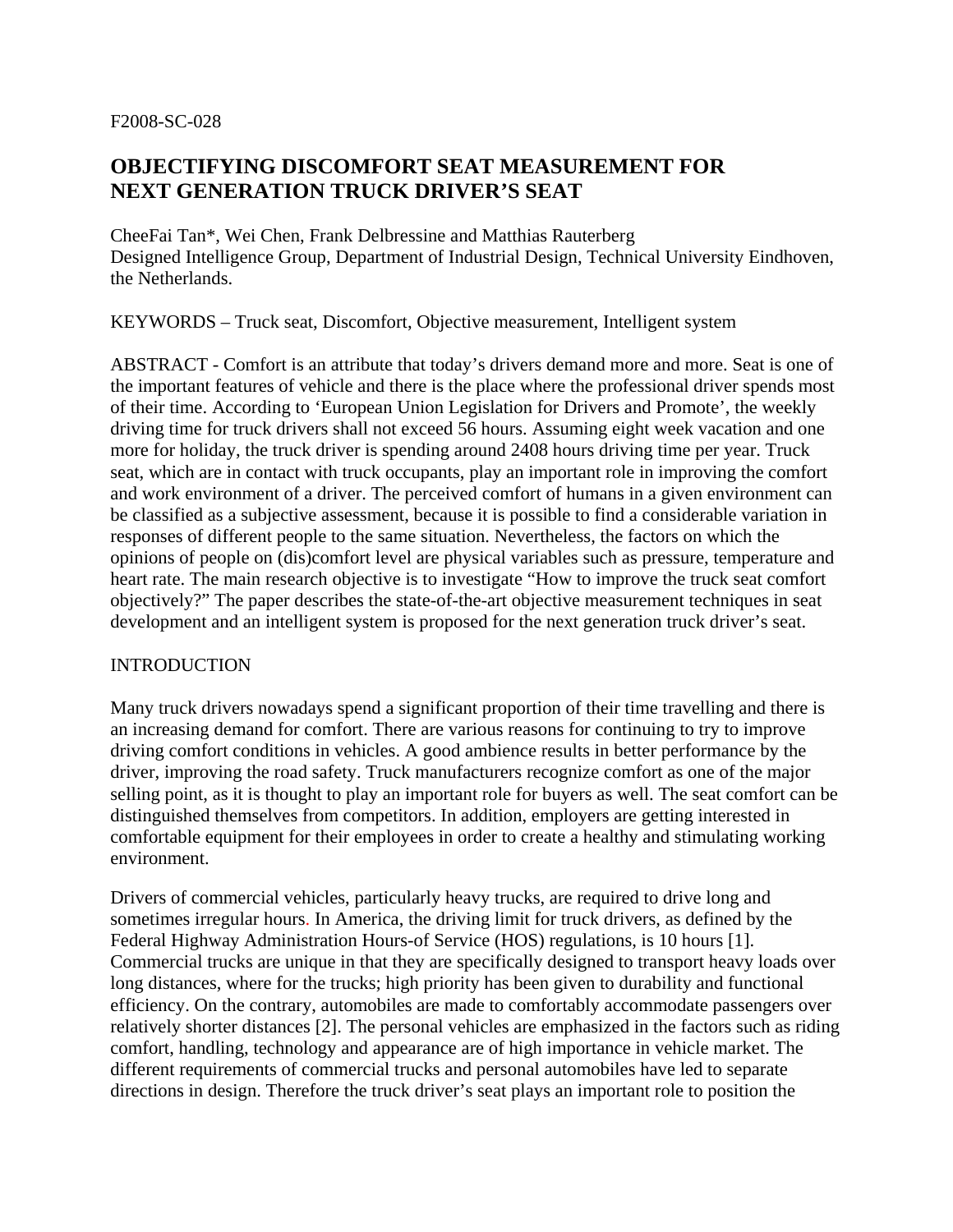driver to perform the task of driving, meet the safety requirements, and fulfill the drivers comfort needs. The paper describes the objective measurement methods that are used for the development of comfortable seat, and proposes an intelligent system that enable the assessment of seat comfort for the development of next generation truck driver's seat.

## COMFORT AND DISCOMFORT IN VEHICLE SEAT

The Cambridge Advanced Learner's Dictionary defines comfort as a pleasant feeling of being relaxed and free from pain. Hertzberg [3] describes comfort as absence of discomfort. The term "seat comfort" is typically used to define the short-term effect of a seat the human body [4]. Comfort is a generic and subjective feeling that is difficult to measure, interpret, and related to human physiological homeostasis and psychological well being [5]. Generally, comfort issues not under debate by researchers are [6]: (1) comfort is a construct of a subjectively-defined personal nature; (2) comfort is affected by factors of various nature (physical, physiological, psychological); and (3) comfort is a reaction to the environment.

The concepts of comfort and discomfort in sitting are under debate. There is no widely accepted definition, although it is beyond dispute that comfort and discomfort are feelings or emotions that are subjective in nature [6]. Seating discomfort has been examined from a number of different perspectives. The problem with evaluating comfort in regards to pressure or any other factor is that, comfort is subjective and not easy to quantify. Seating discomfort varies from subject to subject and depends on the task at hand. Comfort, however, is a vague concept and subjective in nature. It is generally defined as lack of discomfort [7].

For example, truck drivers require sitting for long periods of time approximately eight hours. The extended period of sitting includes higher risk of back problems, numbness and discomfort in the buttocks due to too high surface pressure under the thighs [8]. The study by Adler et al. [9] shows that the driver posture is not static and changes over time. Posture changes and continuous motion are strategies of the driver to avoid mechanical load and ischemia of tissue, which has been identified as one main reason for discomfort. Discomfort feelings, as described by Helander and Zhang [10], is affected by biomechanical factors and fatigue. Zhang [11] presented a model that illustrates the interaction of comfort and discomfort as shown in Fig. 1. Transition from discomfort to comfort and vice versa are possible in the intersection of the axes. Hence, if discomfort is increased, such as with a longer time within task and fatigue, comfort will decrease. Its means that good biomechanics may not increase the level of comfort, it is likely that poor biomechanics turns comfort into discomfort.



Figure1: Hypothetical Model of Discomfort and comfort [11]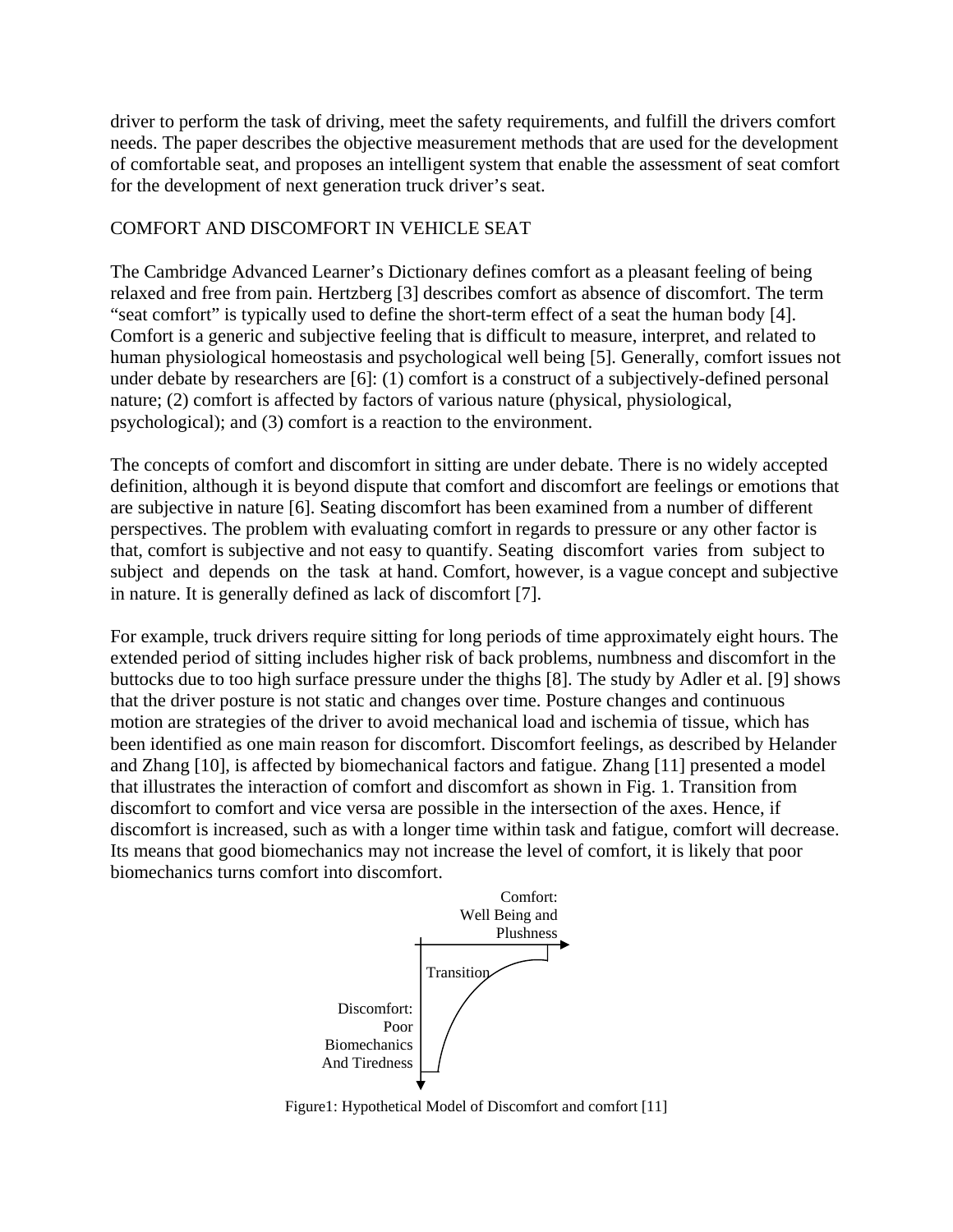## OBJECTIVE MEASUREMENT METHODS FOR TRUCK SEAT DISCOMFORT

The design of truck driver's seating for improved driving discomfort is one of the primary goals for truck seat manufacturers. Comfort measurement is difficult because of such factors as user subjectivity, occupant anthropometry, seat geometry, and amount of time spent sitting [12]. A great deal of research has been performed in recent years to find objective measures for predicting seat comfort perception. Some of the proposed objective measures include vibration, interface pressure, and muscle activity. These objective measures are correlated with subjective data to determine the relative effects of each measure related to comfort [13]. Research has shown that some of the main factors that affect seating comfort are seat-interface pressure distribution, whole-body vibration and pressure change rate [14].

A vast majority of objective measures used for evaluating comfort and discomfort. From the literature search, the objective measurement methods for seat such as pressure distribution, posture, computer-aided design (CAD), computer-aided engineering (CAE), temperature, humidity, vibration, electromyography (EMG), and adrenaline. Fig. 2 shows an overview of different objective measurement methods for seat comfort and discomfort.



Figure 2: Overview of different objective measurement methods for seat comfort and discomfort

#### Pressure Measurement

The pressure distribution method is the most common method that used by researchers to measure seat comfort objectively. Several researchers have measured the pressure at the humanseat interface using electronic sensors (capacitive, resistive, strain gauge), pneumatic and electropneumatic. However, the visco-elastic behavior at the interface is completely altered by the sensors used [15]. Andreoni et al. [16] used Tekscan pressure mat to gather cushion and backrest pressure data during static conditions and real driving activity. Figure 3 shows the various pressure measurement techniques that used in the seat development.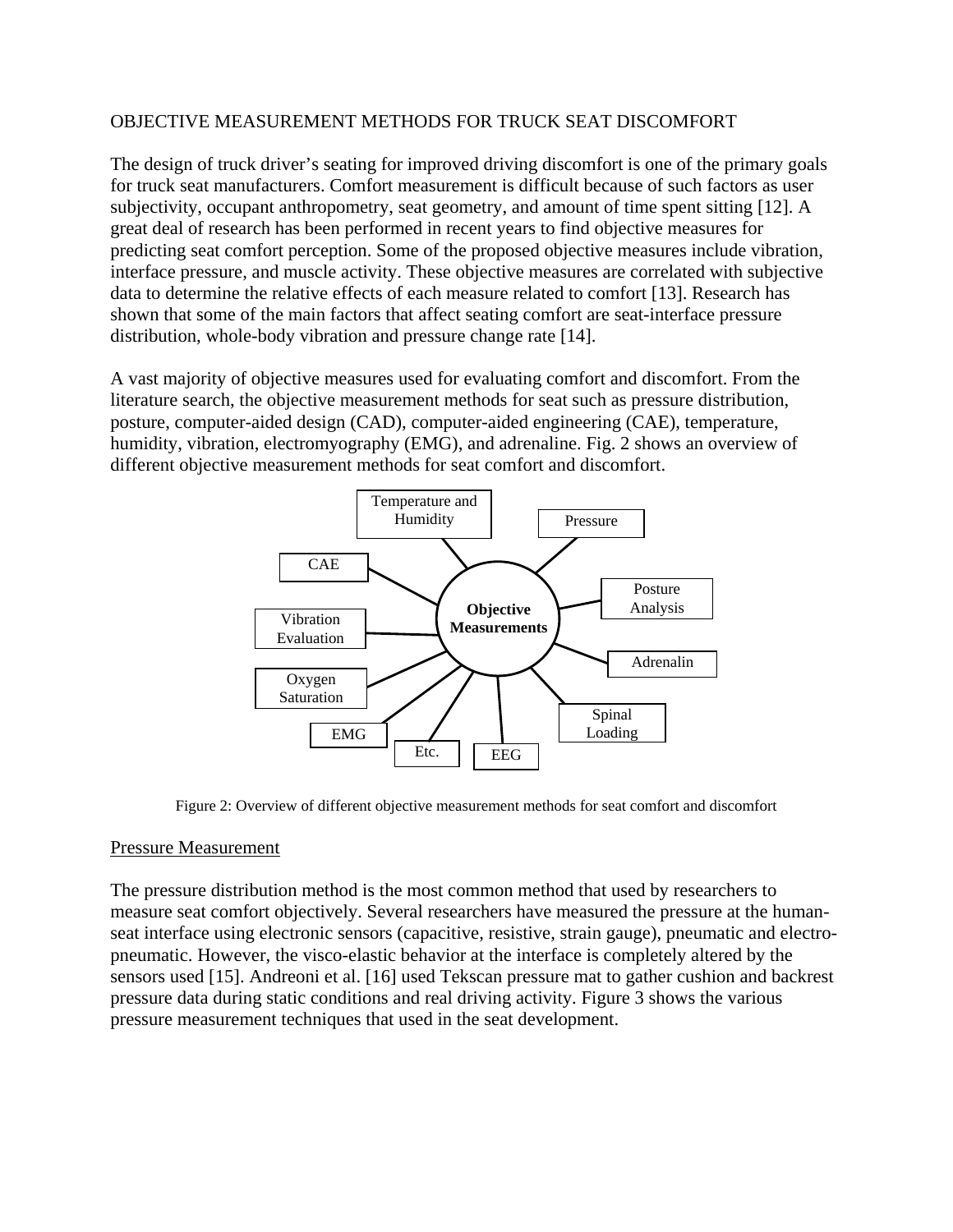

Figure 3: Various pressure measurement techniques

#### Posture Analysis

The automotive industry strongly encourages research in the field of objective comfort assessment, especially dedicated to the seat and the related postures [17, 18]. Driver posture is one of the most important issues to be considered in the vehicle design process [19] regarding not only the car and the user [20, 21] but also the experimental conditions. Figure 4 shows the different objective measurement techniques for posture analysis.



Figure 4: Objective measurement techniques for posture analysis

#### Vibration

A major portion of the vibrations experienced by the occupants of an automobile enters the body through the seat [22]. Whole-body vibrations, which are vertical vibrations, tend to affect the human body the most. These vibrations are transmitted to the buttocks and back of the occupant along the vertebral axis via the base and back of the seat [23]. Figure 5 shows the objective measurement methods in vibration analysis.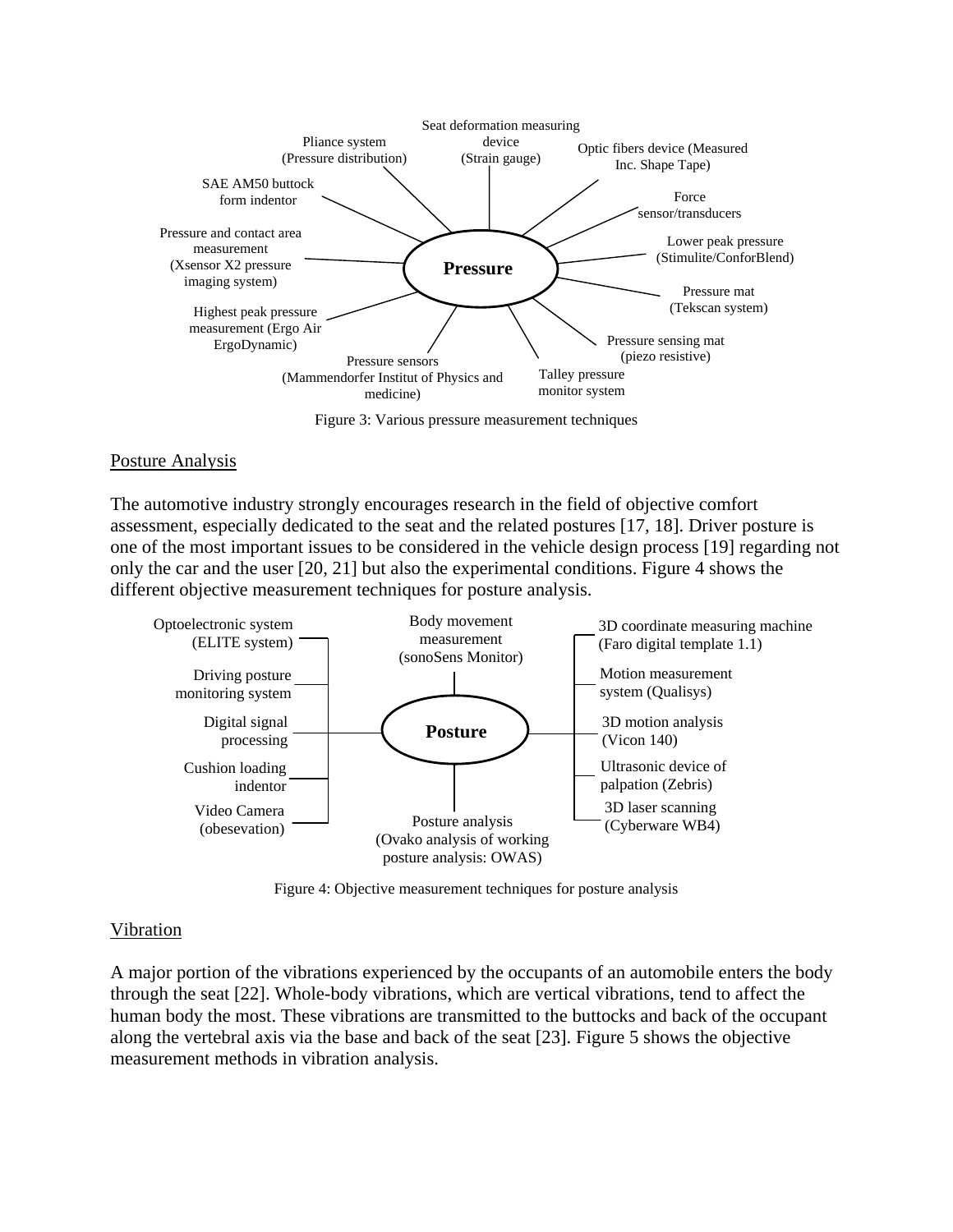

Figure 5: the objective measurement methods for vibration analysis

### Temperature and Humidity

Thermal comfort is an important aspect to be considered in the ergonomics evaluation of the driver seats, which are significant interfaces between man and machine in autos. Determining thermal comfort in vehicle is a complex task, because thermal comfort involves the interaction of many variables and automobiles are susceptible to temporal fluctuations in their thermal environments [24]. As shown in Figure 6, air speed, air temperature, humidity and mean radiant temperature are used to determine the temperature and humidity of the seat objectively.



Figure 6: The objective measurement methods for temperature and humidity

### Computer Aided Engineering

Due to the advancement of the computer system, computer-aided engineering (CAE) is used to support scientists and engineers in tasks such as simulation, analysis, design, manufacture, planning, diagnosis and repair. The use of CAE could facilitate the seat development process. In the early stages of the design process a new design can be tested for its degree of comfort by computer simulations with models of the human and the seat. This allows manufacturers to speed up the design process of a new seat or interior and reduce costs. Figure 7 shows some CAE techniques that used to measure the seat objectively.



Figure 7: CAE techniques for seat development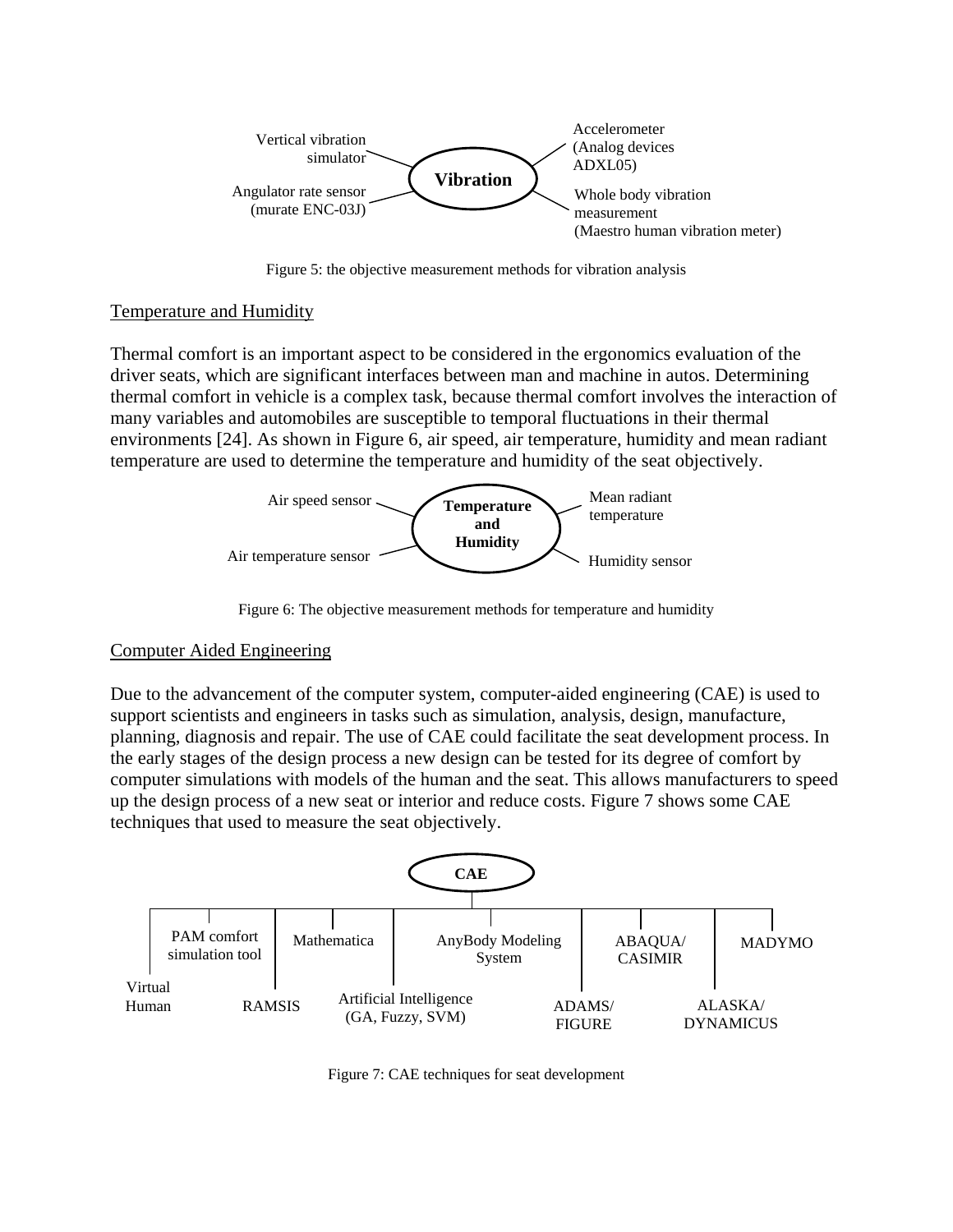Physiology

Biological parameters such as heart rate, muscle, and urine can be used to measure the seat comfort objectively. The biological parameters are based on human body physiological or orthopedic phenomenon. For example, electromyography (EMG) signals is used to measure the myoelectrical activity of muscles, adrenaline in the urine can be used to measure the human stress level, and oxygen saturation is used to check the human discomfort. Figure 8 shows the various objective measurement methods for physiological analysis.



Figure 8: Various objective measurement methods for physiological analysis

# PROPOSED INTELLIGENT SEAT SYSTEM FOR TRUCK DRIVER

An intelligent system is proposed to improve the comfort of truck driver's seat as shown in Figure 9. The truck driver's seat will be equipped with multiple sensors. The sensors will detect the driver condition such as physiology, movement and posture. The data from the sensors will be input to central processing unit (CPU). The artificial intelligence software will be used to support the CPU to diagnose and evaluate the input data. In addition, the data will be input to truck driver's sitting database. The database is used to record sitting condition of the truck driver and adjust the seat according to the driver preferred sitting position. The output from the system is the actuators. The actuators will change the seat condition such as shape, softness, and contour.

# **CONCLUSION**

In this paper, we have described the objective measurement techniques that used to measure the driver sitting (dis)comfort objectively and proposed an intelligent seat system for truck driver. The literature findings shown that pressure measurement methods is the favorite among the seat developers or researchers. The method of pressure measurement would provide seat developers/researchers with rapid, easily quantifiable data, which can indicates the sitting areas which were contributing to seat (dis)comfort at an early stage in the design process. It will also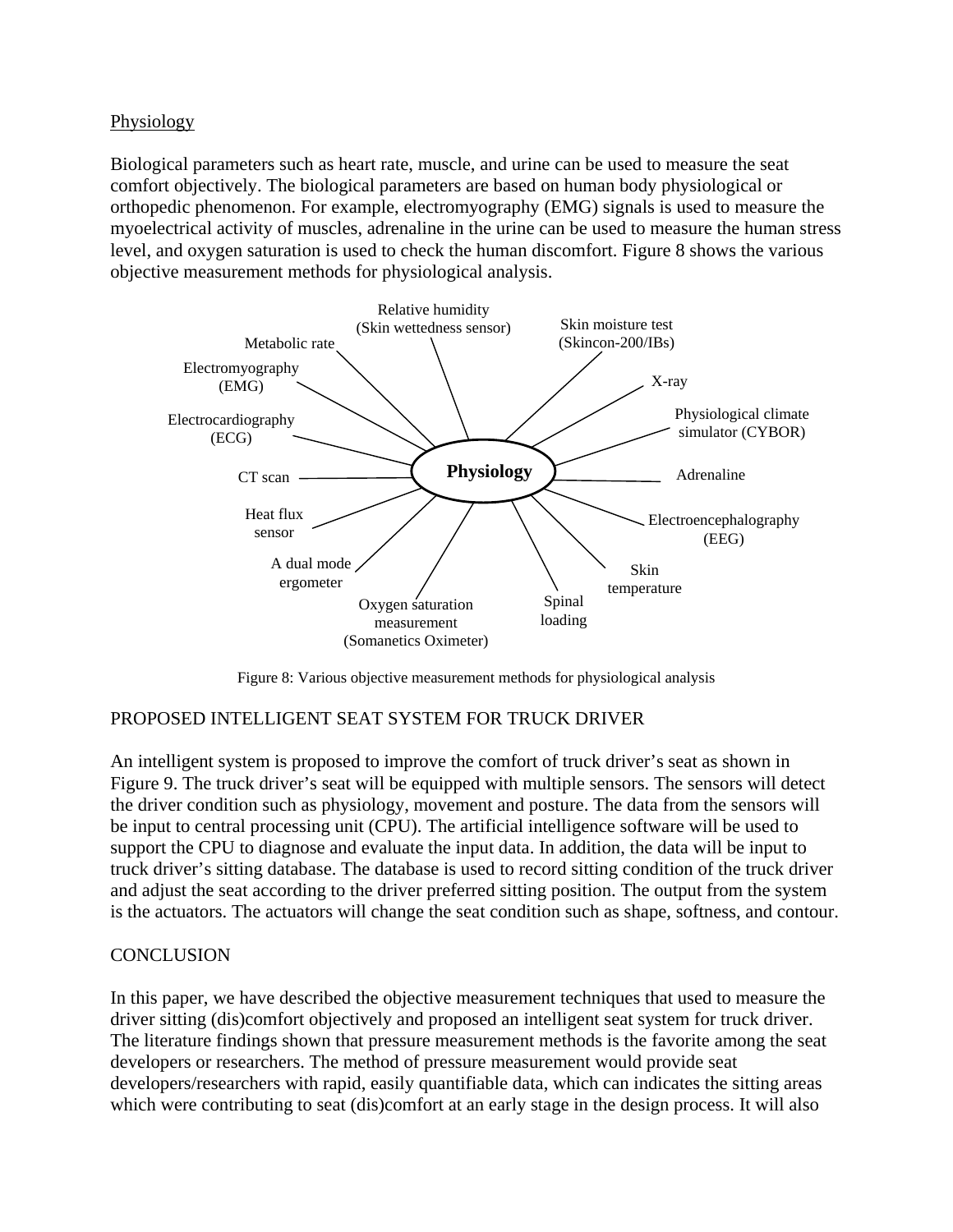help in the development of intelligent seat system for truck driver. Besides, posture measurement methods also can also be used to detect the posture change of truck driver effectively. The frequent change of posture can indicate that driver is not comfortable. For the physiological measurements, obtaining human body data is a good way to measure the human discomfort objectively as well. The objective measurement of truck driver's discomfort should be approached by the measurement of pressure, posture and physiological at the truck driver's seat. Our aim is to reduce the current truck driver's seat discomfort especially for long haul truck drivers.



Figure 9: Proposed intelligent truck seat system

# REFERENCES

- (1) Gillespie, T.D., "Heavy Truck Ride", Society of Automotive Engineers Technical Paper, Document no. 850001, 1985.
- (2) Ahmadian, M., Seigler, M., Clapper, D. and Sprouse, A., "A Comparative Analysis of Air-Inflated and Foam Seat Cushions for Truck Seats", Society of Automotive Engineers Technical Paper, Document no. 2002-01-3108, 2001.
- (3) Hertzberg, H.T.E., "The Human Buttocks in Sitting: Pressures, Patterns, and Palliatives", Society of Automotive Engineers Technical Paper, Document no. 72005, 1972.
- (4) Kolich, M., "Review: A Conceptual Framework Proposed to Formalize the Scientific Investigation of Automobile Seat Comfort", Applied Ergonomics, Vol. 39, No. 1, pp. 15-27, 2008.
- (5) Shen, W. and Parsons, K. C., "Validity and Reliability of Rating Scales for Seated Pressure Discomfort", International Journal of Industrial Ergonomics, Vol. 20, No. 6, pp. 441-461, 1997.
- (6) De Looze, M. P., Kuijt\_Evers, L. F. M. and Dieen, J. V., "Sitting Comfort and Discomfort and the Relationship with Objective Measures", Ergonomics, Vol. 46, No. 10, pp. 985-997, 2003.
- (7) Shen, W. and Vertiz, A., "Redefining Seat Comfort", Society of Automotive Engineers Technical Paper, Document no. 970597, 1997.
- (8) Floyd, W.F. and Roberts, D.F., "Anatomical and Physiological Principles in Chair and Table Design", Ergonomics, Vol. 2, No. 1, pp. 1-16, 1958.